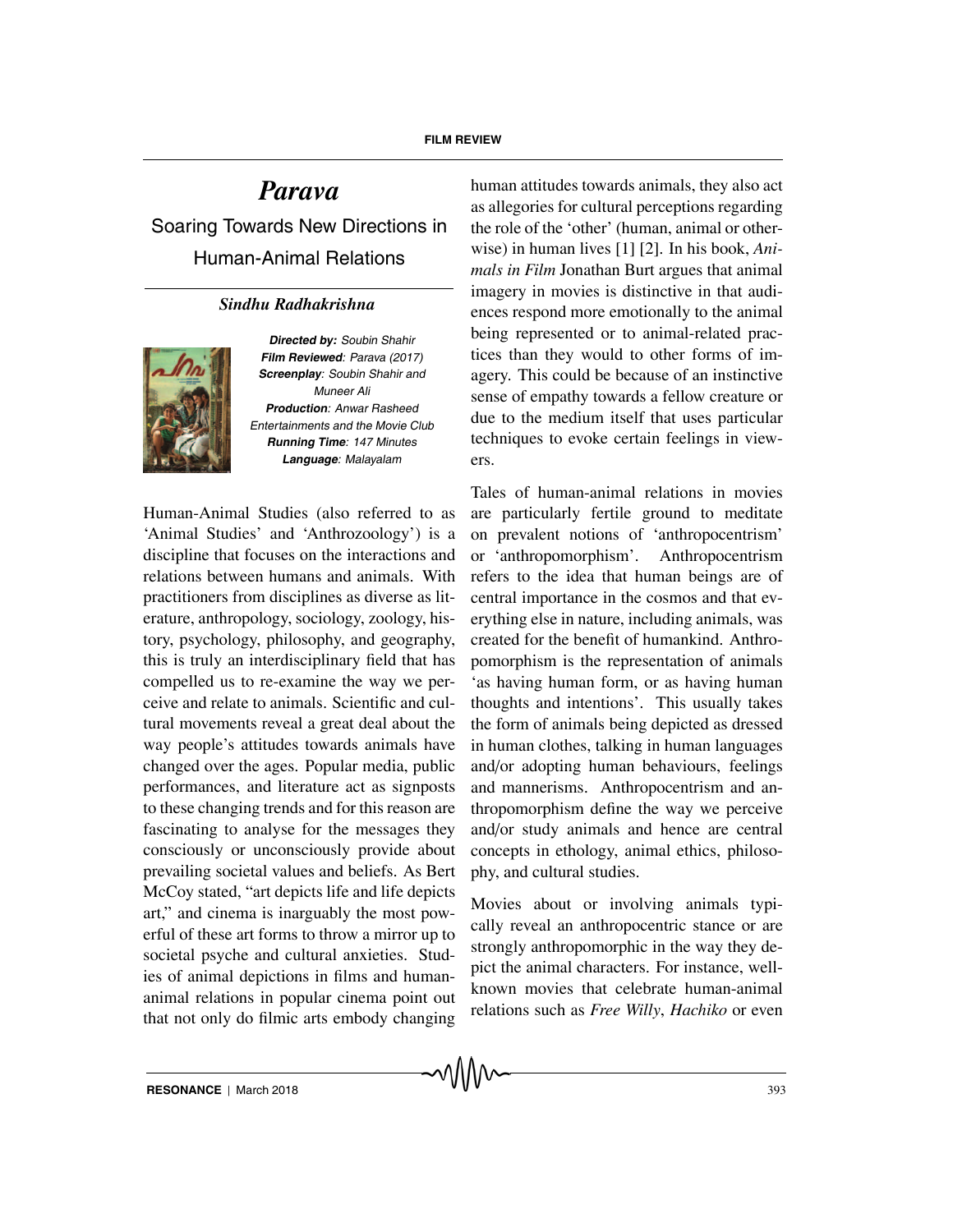*Snow Dogs*, are anthropocentric in that the animal characters are always subordinate to the human characters. Even when the main message of the movie appears to be the bond of love between the human and the animal(s), the stories of the movies are structured around an axis of loyalty, that the animal companion(s) bears towards the human. Even *Homeward Bound: The Incredible Journey* which is almost exclusively about three animals – two dogs and a cat – emphasizes the animals' efforts to rejoin or return to the human master and friend. This love for the human is what transforms the dolphin in *Free Willy* and the dog in *Call of the Wild*, and uplifts them. The centrality of human beings is strongly felt in the majority of 'animal movies'. Even 'animal movies' in which human characters are not present or occupy only minor roles still reinforce the 'human message' because they tend to be strongly anthropomorphic in their depiction of animal characters. Remember the talking fish in *Finding Nemo*, the kooky penguins in *Madagascar* or even the anxious mammoth in *Ice Age*? All of them are animals only in name. They act like humans, talk about human values of affection, sacrifice and courage, and act out very human tales about love, heartache and loss.

Such anthropomorphic and anthropocentric representations of animals are not restricted to Western movies. Some of these very same ideas are also highlighted in Indian movies like *Vanamohini*, *Haathi Mere Saathi*, *Teri Meherbaniyan*, *Aattukara Alamelu*, *Annai Oru Alayam*, *Chinnari Devatha*, and *Maa*, where animals are primarily tools that help humans out of difficult situations and offer them their undying love and protection. Animals are also portrayed in these movies as having humanlike powers of observation and deduction, intelligence to divine the true nature of the human villains, and as bonded only to the human companion. For example, dogs sacrifice themselves for their master's life, or weep beside the grave of their human master, a goat acts as the protector for the female lead, an elephant calf recognises that its human captor is actually a do-gooder, and a monkey steals a key bunch and rescues a little girl from abductors. In all these movies, the animal's love for the human and their protection of human interests is what defines them and gives them a unique identity.

The film *Parava* stand this trope on its head. Released in September 2017, this debut effort by director Soubin Shahir is a skilfully woven subtle tale about what it means to love the animals that we keep. Ostensibly a story about two adolescent boys – Irshad and Habeeb – and their passion for pigeon racing, the movie peregrinates gently through the rhythms of their daily lives before it unfolds another tale, that of the unfortunate death of a beloved friend and mentor, and how it causes a rift between Irshad's elder brother and his father. At first glance, *Parava* is about the coming of age of Irshad; he falls in love and then has his heart broken, receives a sudden shocking glimpse into the complex beings that adult humans are and then settles back into the familiar realities of his life. Below the surface, *Parava* is also about the coming of age of Irshad's older brother, the angst-ridden Shaine, who shuts himself off from his family and friends in self-recrimination and anger and then quite suddenly wakes up to the reality of their love and support for him.

Interwoven between these two stories is the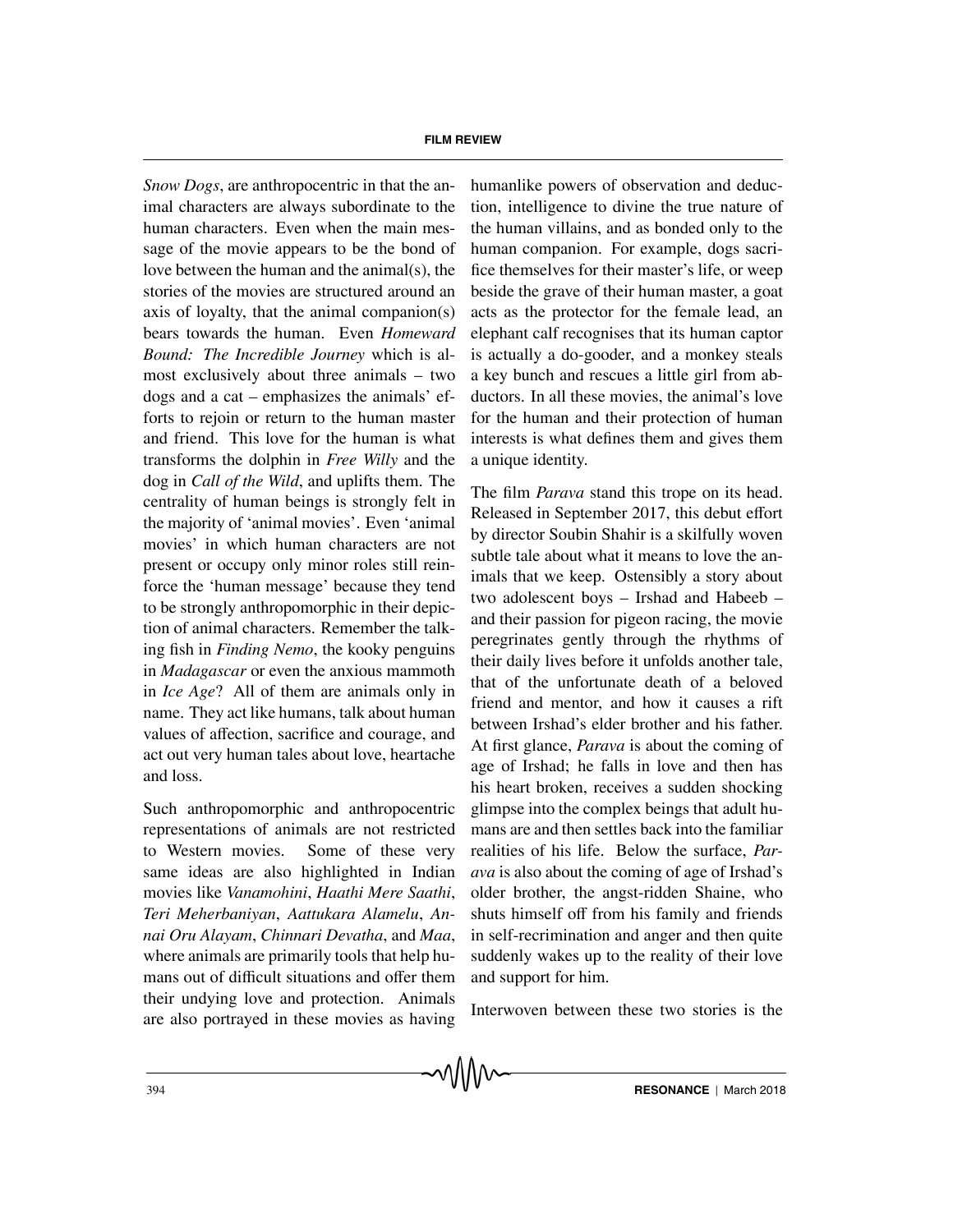narrative of the pigeons and the humans' relations with them. The pigeons are of course important possessions for Irshad and Habeeb and their rivals in the sport; the birds are stolen back and forth and sometimes appear to be mere tools for human one-upmanship. But, as with much of *Parava*, this human prepotence is only part of the tale, the other is about the boys' fondness for the pigeons, their pride in them and their anger at the cruel treatment the birds have faced. The boys' tenderness towards the pigeons sets them apart from the other pigeon fanciers; they not only come across as more humane, their affection coverts the act of pigeon keeping to one of pet keeping rather than sport breeding. Most importantly, their regard for the pigeons makes the relationship between the boys and the pigeons more equal. For although there is much evidence that the boys care for the pigeons, there are no obvious signs of the birds' affection for the boys. In this, the pigeons hold dominion over the humans; they can be trained to obey human commands, but they cannot be forced to love humans. The leitmotif of love for an animal humanising the human comes up in another interlude in the movie, where a woman bewails the death of her guard dog. The woman's anguish at losing her dog not only transforms her from a potential villainess to an average and possibly good human being, her grief also transmutes what appeared to be a mean and ferocious animal to a beloved pet.

*Parava* succeeds in other ways in redrawing the familiar canvas of human-animal interactions. Human-animal interactions as typically portrayed in Indian cinema are replete with images of physical hugs, benedictions, and caresses between the animals and the humans. Even when the animal involved is as undemonstrative as a snake, human-animal interactions involve images of the snake with upraised hood, a less than subtle message about the ability of the snake to protect and harm in the same gesture. In powerful contrast, human-animal interactions in *Parava* combine moments of the sweetest intimacy possible with an unsettling feeling of consternation. The opening scenes of Irshad swallowing a fish, along with a mouthful of water, to bring it back to his house sets the tone for the film and its take on human-animal relations. The fish is a bone of contention between Irshad and his rivals in the neighbourhood and is stolen back to settle old scores. The fish is simultaneously a human acquisition, and an object of human affection and this theme is reiterated later in the film when Irshad fills his mouth with water and then kisses the dove's beak to pour it back into its throat; an action that is so reminiscent of parent birds feeding their fledgling young.

In her book *Kinship with Monkeys* [3], Loretta Cormier talks about how the complex relations between Guaja Indians and howler monkeys in Eastern Amazonia is characterised by the competing interactions of consumption and nourishment. Howler monkeys are important beings for the Guaja, and infant orphan monkeys are often adopted by Guaja women who may even breastfeed them. However, howler monkeys are also consumed as food by the Guaja, for monkeys are considered kin, and consumption of kin is a form of symbolic cannibalism in this community. Although there are no stark metaphors of eating and feeding in *Parava*, the quietly brilliant scenes of physical interactions between humans and animals in the movie that juxtapose nurturance and consumption within a single act, bring to mind